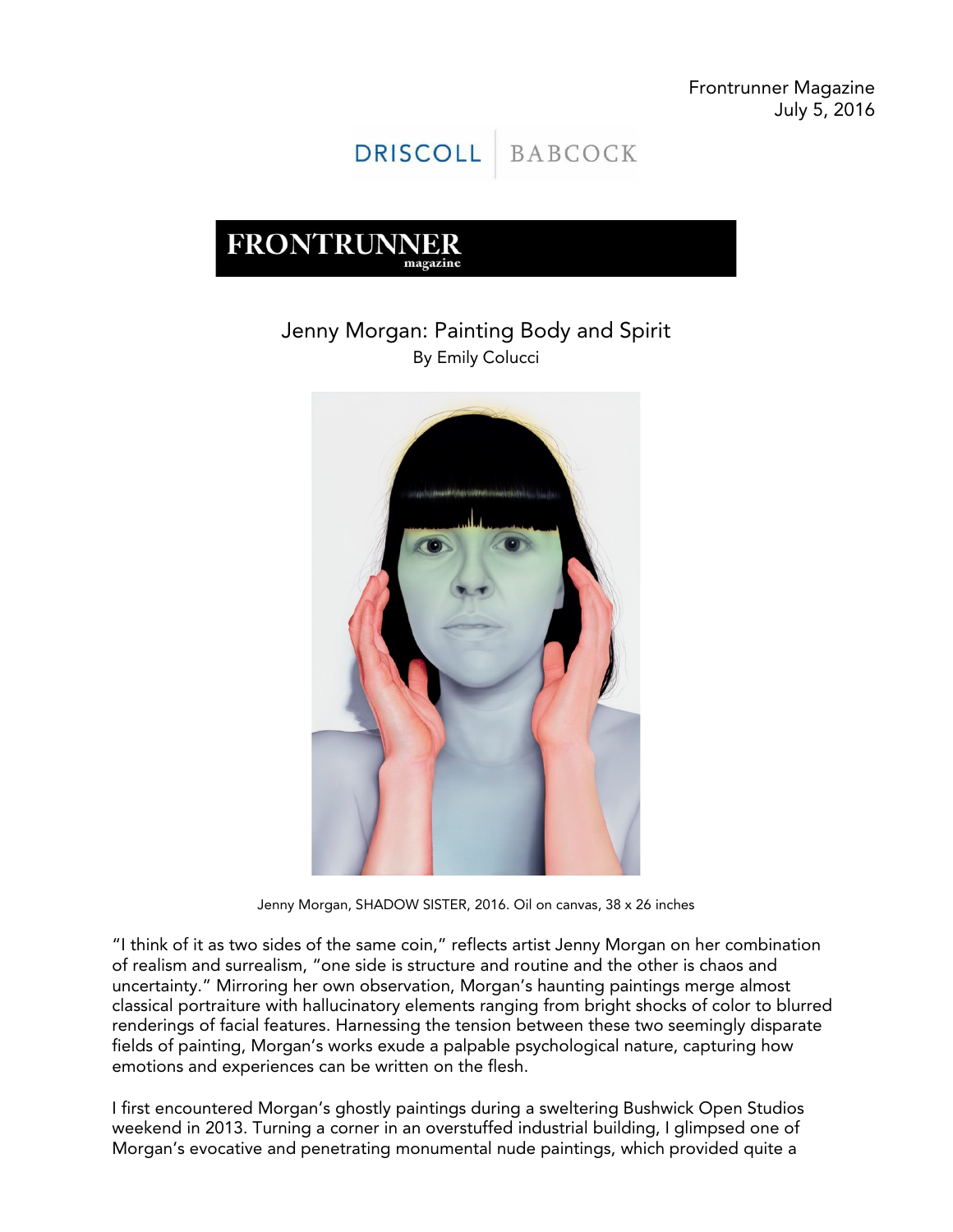welcome surprise even in the overpopulated open studios. Years later after two solo exhibitions at Chelsea's Driscoll Babcock Galleries, Morgan's work has evolved while still maintaining the essential significance of her exploration of the body's internal and external worlds.

With a deeper exploration of color in her recent paintings including inverse color schemes that create a painterly X-ray of the body, Morgan spoke with me about the evolution of her use of color, her choice to largely paint both women subjects and self-portraits and how she confronts death in her work.



Jenny Morgan, LINK, 2014. Oil on canvas, 84 x 60 inches

#### Your use of intense colors adds an otherworldly effect to the paintings. Looking at your newer works, you are even beginning to use inverse or negative color schemes such as in Role Reversal and Helpful Specter. When did you start experimenting with unexpected colors in your paintings and how has it evolved over time?

Color has played a role as an emotional cue or atmosphere for my subject matter since I started working with the figure. Over time, color has evolved to function as a second skin for the body–first layered on top of realistic skin tone through glazes, but more recently, the color has merged with the body and a surreal palette has replaced realistic skin tone. The further I move away from the realism of the body, the more otherworldly the subject matter becomes. It's been a slow process because there is always a part of me that wants to honor the real, but I push myself to let go and allow the subject matter to move further and further into unknown psychic and emotional space.

The experimentation with inversions gave me a profound insight into how the work functions on deeper levels. I understand that there is true power in the work and I have started to view my creative process as a form of sympathetic magic. When starting the inverted selfportrait Helpful Specter, I felt that I was turning myself inside-out, turning white-to-black and vice versa held strong symbolic meaning psychologically. I started to dream about the paintings. They came alive and communicated to me why they needed to exist. It was actually pretty intense. Making that last body of work had some real life effects and altered my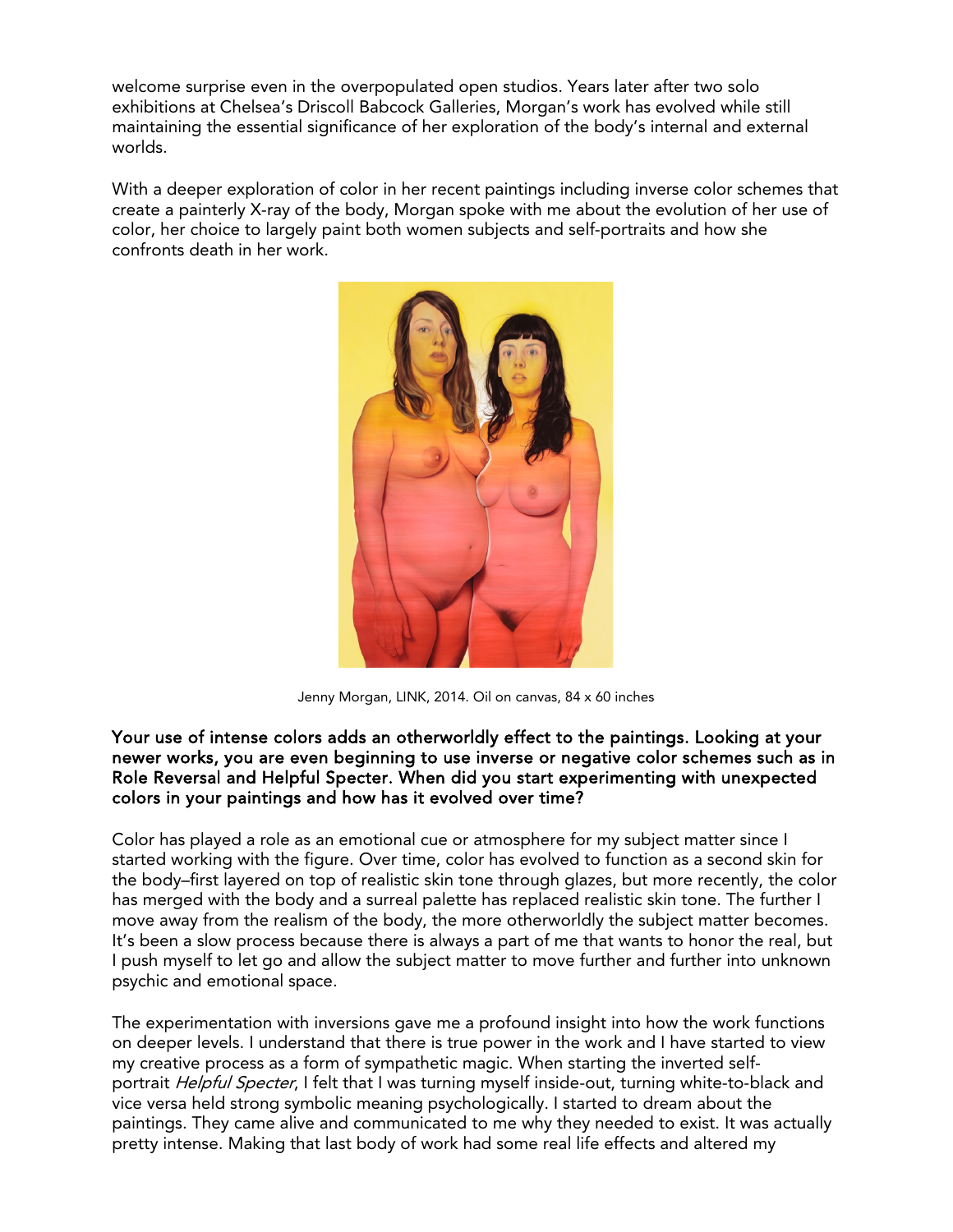external environment. I learned making the work is a collaboration–the paintings now have a discernable voice and are able to independently communicate with me.



Jenny Morgan, HEAVENFACED, 2014. Oil on canvas, 24 x 18 inches

### In discussing your work with color, experimentation seems to play a large role in your practice. What is your artistic process?

My process starts first with being inspired by someone in my life. I will feel a connection to someone and ask him or her to pose for me. I photograph them and rely on our conversations and emotional exchange during the photo session to supply me with the conceptual material that will influence the direction of the painting. The foundation of the paintings relies heavily on the photo reference. I build up layers of the realistic structure, giving myself a familiar ground to jump-off and experiment. The experimentation comes in the form of blurring wet layers of paint, glazing with potent color or sanding down layers of paint using sandpaper. The playful and destructive nature of disrupting the finely painted realism is where I feel most alive during the process. Altering the realism is what places the subject matter in otherworldly or spiritual spaces. I have moments when I can push the techniques further and times when I cling to the realism for more stability or comfort.

### Even though you do have portraits of men, your subjects tend to be women. Why do you choose to largely paint the female form?

The simple answer is that I am most interested in the female form. It could be a matter of selfimaging, but also identifying with the female body and having more access to the psychology of the subject matter. The deeper understanding of the female allows me to go farther into the psychic spaces I want to explore. I also feel passionate about presenting the female nude with self-possessed power and ownership. It's a way to express the sexual power of a woman in a way that negates the male gaze and asks the male viewer to look upon the nude female with respect and admiration. I pay attention to how men respond to the fully nude work and gage their understanding of gender politics based on their reaction.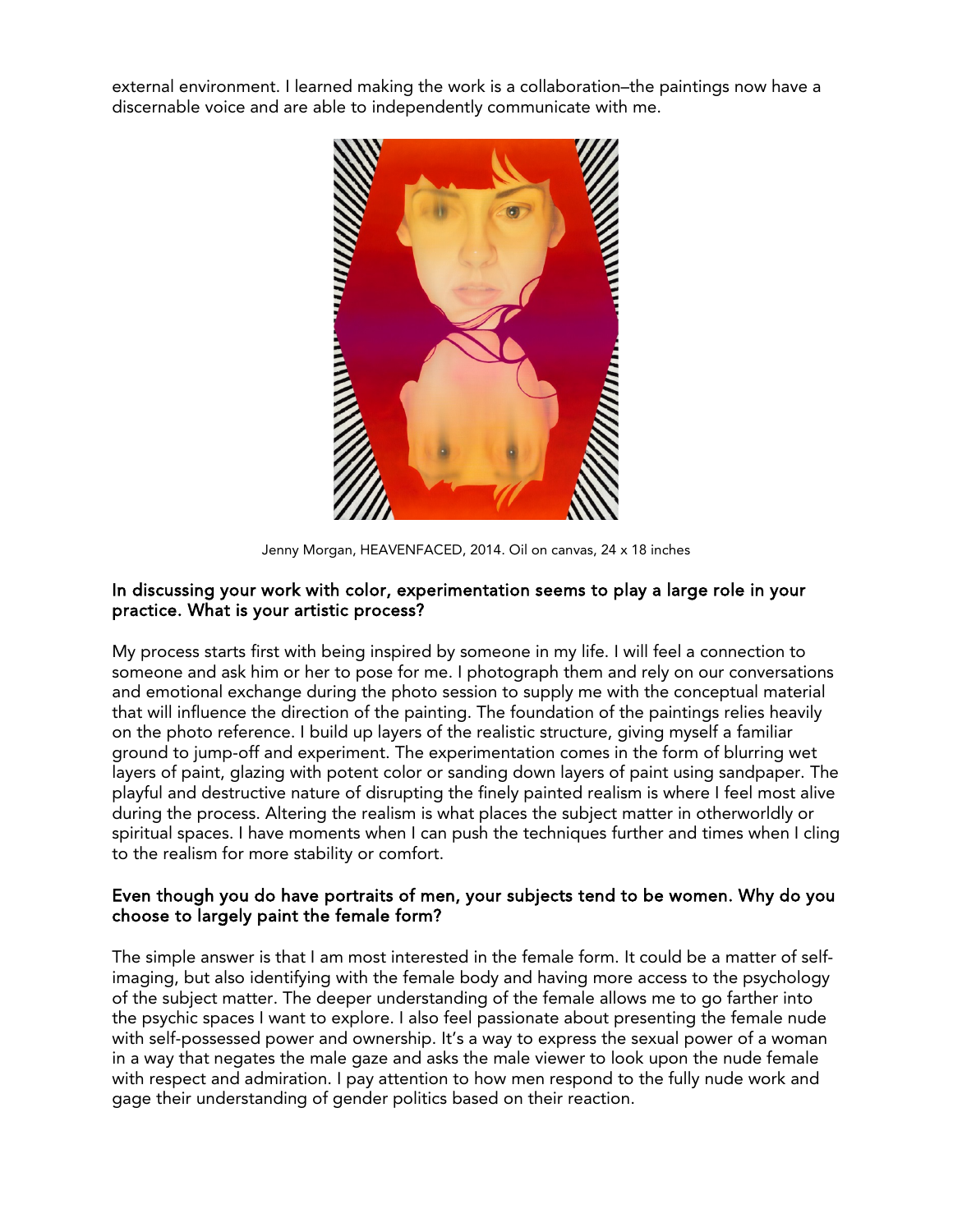With that being said, I am opening myself up more to the male nude and have some portraits lined up. It's a growth-oriented process and I'm challenging myself to explore new territory.



Jenny Morgan, TURNING THE TIDE, 2016. Oil on canvas, 21 x 20 inches

## Similarly, self-portraiture remains a constant thread throughout the evolutions of your painting. What interests you in self-portraiture?

I use the self-portraits as a way to check in with myself. They also serve as anchorpoints within any body of work, allowing me to understand on a deeper level the themes and narratives that I'll be working with psychologically. It gives me a safe space to dive into my own mind and ruminate on what's going on in my life–and hopefully I can work through some things emotionally. I feel freer with the self-portrait as well because I don't owe myself anything and I often can explore new techniques more freely.

### The specter of death appears quite frequently in your work including skull and skeletons, which recall classical still life as much as human anatomy. What is the role of death in your paintings?

I believe that you can't talk about life without also addressing death. It's present in the work because I want to examine the human experience as a whole. Loss, transition, pain and fear appear as often–if not more so–than the lighter side of life because the work is so often a place of healing and processing. My 2015 show with Driscoll Babcock Galleries, All We Have Is Now, dealt directly with the theme of death because I was grieving the loss of a family member. As I addressed these feelings of grief and loss through the work, I found that I was able to come full circle and I began painting about sex and rebirth. Death as a concept became animated through the use of the full skeleton, using this symbolism transformed death as an idea into death as an entity. Death became a "He" and actually felt like a comforting